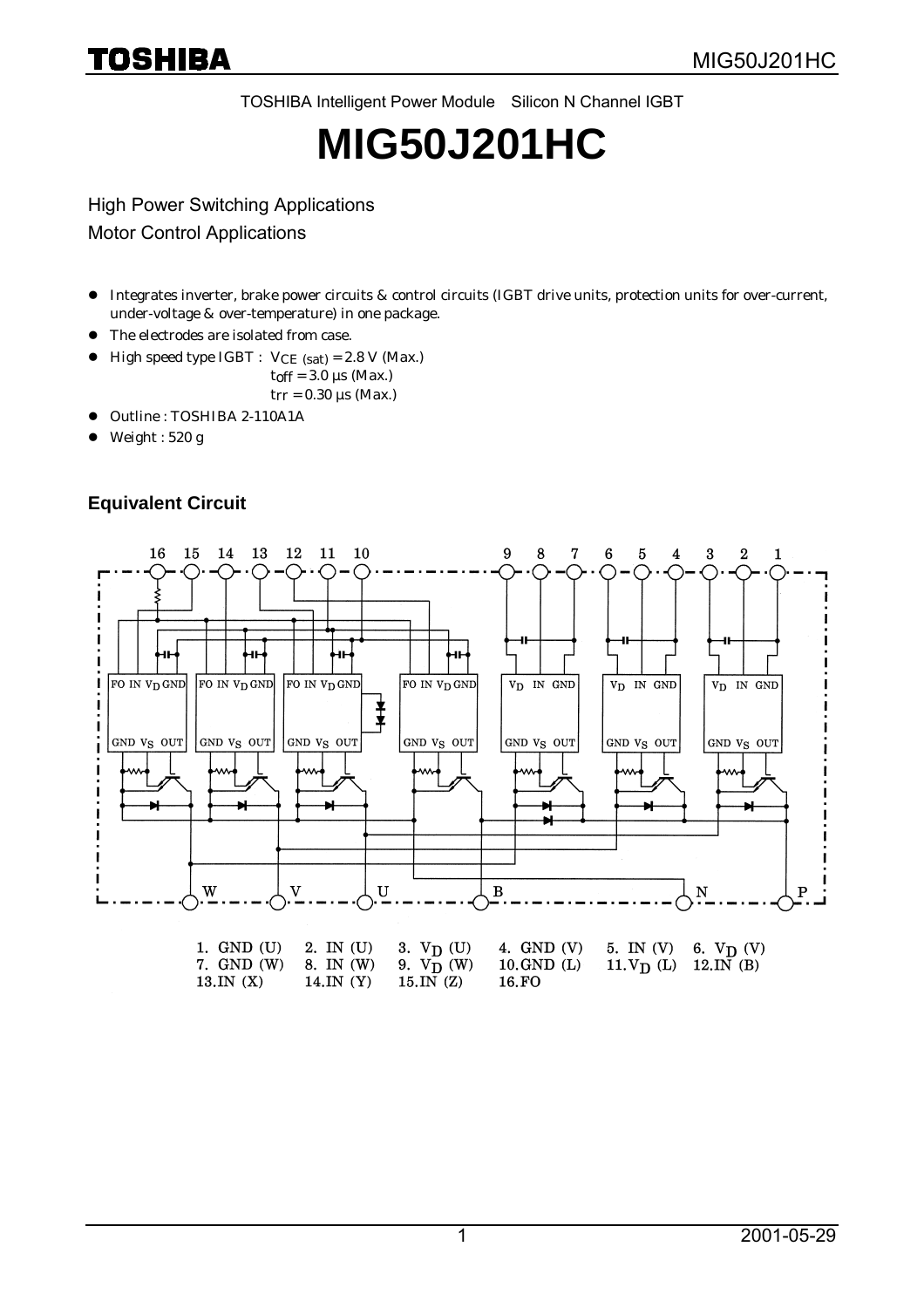## **Maximum Ratings (T<sub>j</sub> = 25°C)**

| Stage        | Characteristic              | Condition                    | Symbol                 | Ratings     | Unit           |
|--------------|-----------------------------|------------------------------|------------------------|-------------|----------------|
|              | Supply voltage              | P-N power terminal           | $V_{\rm CC}$           | 450         | $\vee$         |
|              | Collector-emitter voltage   |                              | <b>V<sub>CES</sub></b> | 600         | V              |
| Inverter     | Collector current           | $Tc = 25^{\circ}C$ , DC      | Ιc                     | 50          | A              |
|              | Forward current             | $Tc = 25^{\circ}C$ , DC      | ΙF                     | 50          | A              |
|              | Collector power dissipation | $Tc = 25^{\circ}C$           | $P_{C}$                | 150         | W              |
|              | Junction temperature        |                              | T <sub>i</sub>         | 150         | $^{\circ}C$    |
|              | Supply voltage              | P-N power terminal           | <b>V<sub>CC</sub></b>  | 450         | $\vee$         |
|              | Collector-emitter voltage   |                              | <b>V<sub>CES</sub></b> | 600         | $\vee$         |
|              | Collector current           | $Tc = 25^{\circ}C$ , DC      | Ic.                    | 30          | A              |
| <b>Brake</b> | Reverse voltage             |                              | $V_{R}$                | 600         | $\vee$         |
|              | Forward current             | $Tc = 25^{\circ}C$ , DC      | lF.                    | 30          | A              |
|              | Collector power dissipation | $Tc = 25^{\circ}C$           | $P_{C}$                | 80          | W              |
|              | Junction temperature        |                              | T <sub>i</sub>         | 150         | $^{\circ}C$    |
|              | Control supply voltage      | V <sub>D</sub> -GND terminal | $V_D$                  | 20          | $\vee$         |
| Control      | Input voltage               | IN-GND terminal              | <b>V<sub>IN</sub></b>  | 20          | $\vee$         |
|              | Fault output voltage        | FO-GND (L) terminal          | <b>V<sub>FO</sub></b>  | 20          | $\vee$         |
|              | Fault output current        | FO sink current              | <b>IFO</b>             | 14          | m <sub>A</sub> |
|              | Operating temperature       |                              | <b>TC</b>              | $-20 - 100$ | $^{\circ}C$    |
|              | Storage temperature range   |                              | $T_{\text{stg}}$       | $-40 - 125$ | $^{\circ}C$    |
| Module       | <b>Isolation voltage</b>    | AC 1 minute                  | V <sub>ISO</sub>       | 2500        | $\vee$         |
|              | Screw torque                | M <sub>5</sub>               |                        | 3           | $N \cdot m$    |

# **Electrical Characteristics (Tj = 25°C)**

## **a. Inverter Stage**

| Characteristic                          | Symbol           | <b>Test Condition</b>                                                                                                               |                      | Min | Typ. | Max | Unit |
|-----------------------------------------|------------------|-------------------------------------------------------------------------------------------------------------------------------------|----------------------|-----|------|-----|------|
| Collector cut-off current               | I <sub>CEX</sub> | $V_{CF} = 600V$                                                                                                                     | $T_i = 25^{\circ}$ C |     |      | 1   | mA   |
|                                         |                  |                                                                                                                                     | $T_i = 125^{\circ}C$ |     |      | 20  |      |
| Collector-emitter<br>saturation voltage | $V_{CE (sat)}$   | $V_D = 15 V, I_C = 50 A$<br>$V_{IN} = 15 V \rightarrow 0 V$                                                                         | $T_i = 25^{\circ}$ C |     | 2.3  | 2.8 | v    |
|                                         |                  |                                                                                                                                     | $T_i = 125^{\circ}C$ |     | 2.3  |     |      |
| Forward voltage                         | $V_F$            | $I_F = 50A$                                                                                                                         |                      |     | 2.1  | 3.0 | V    |
|                                         | $t_{on}$         | $V_{CC}$ = 300 V, I <sub>C</sub> = 50 A<br>$V_D$ = 15 V, V <sub>IN</sub> = 15 V $\leftrightarrow$ 0 V<br>Inductive load<br>(Note 1) |                      |     | 0.8  | 2.0 | μs   |
| Switching time                          | $t_{off}$        |                                                                                                                                     |                      |     | 1.2  | 3.0 |      |
|                                         | tf               |                                                                                                                                     |                      |     | 0.25 | 0.5 |      |
|                                         | $t_{rr}$         |                                                                                                                                     |                      |     | 0.1  | 0.3 |      |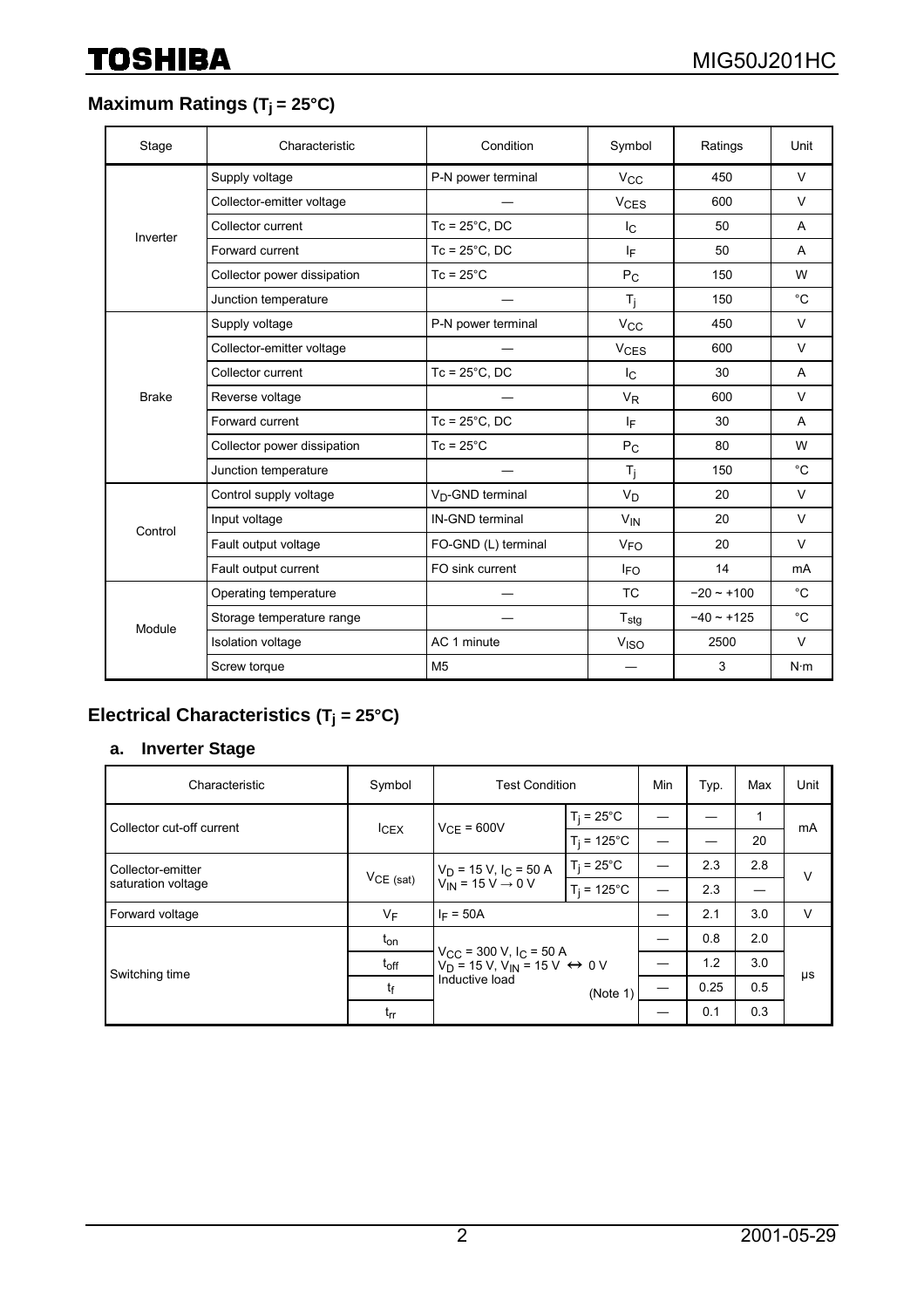## **b. Brake Stage**

| Characteristic            | Symbol           | <b>Test Condition</b>                                                                                        |                       | Min  | Typ. | Max | Unit |
|---------------------------|------------------|--------------------------------------------------------------------------------------------------------------|-----------------------|------|------|-----|------|
| Collector cut-off current | I <sub>CEX</sub> | $V_{CF} = 600V$                                                                                              | $T_i = 25^{\circ}C$   |      |      | 1   | mA   |
|                           |                  |                                                                                                              | $T_i = 125^{\circ}$ C |      |      | 20  |      |
| Collector-emitter         | $V_{CE (sat)}$   | $V_D$ = 15 V, $I_C$ = 30 A<br>$V_{IN} = 15 V - 0 V$                                                          | $T_i = 25^{\circ}C$   |      | 1.7  | 2.7 | v    |
| saturation voltage        |                  |                                                                                                              | $T_i = 125$ °C        |      | 1.6  | —   |      |
| Reverse current           | l <sub>R</sub>   | $V_R = 600 V$                                                                                                | $T_i = 25^{\circ}$ C  |      |      | 1   | mA   |
|                           |                  |                                                                                                              | $T_i = 125$ °C        |      |      | 20  |      |
| Forward voltage           | $V_F$            | $I_F = 30A$                                                                                                  |                       | —    | 2.0  | 2.5 | V    |
|                           | $t_{on}$         | $V_{\text{CC}}$ = 300 V, I <sub>C</sub> = 30 A<br>$V_D$ = 15 V, V <sub>IN</sub> = 15 V $\leftrightarrow$ 0 V |                       |      | 0.9  | 2.0 |      |
| Switching time            | $t_{\rm off}$    |                                                                                                              |                       |      | 1.7  | 3.0 |      |
|                           | tf<br>$t_{rr}$   | Inductive load                                                                                               | (Note 1)              |      | 0.25 | 0.5 | μs   |
|                           |                  |                                                                                                              |                       | 0.15 | 0.3  |     |      |

#### **c. Control Stage (Tj = 25°C)**

| Characteristic                                |                    | Symbol          | <b>Test Condition</b>                | Min  | Typ.           | Max  | Unit        |
|-----------------------------------------------|--------------------|-----------------|--------------------------------------|------|----------------|------|-------------|
| Control circuit<br>current                    | High side          | $I_{D(H)}$      | $V_D = 15 V$                         |      | 8              |      | mA          |
|                                               | Low side           | $I_{D(L)}$      |                                      |      | 35             |      |             |
| Input-on signal voltage                       |                    |                 | $V_D$ = 15 V, $I_C$ = 50 mA          | 1.3  | 1.5            | 1.7  | V           |
| Input-off signal voltage                      |                    |                 | $V_D$ = 15 V, I <sub>C</sub> = 50 mA | 2.2  | 2.5            | 2.8  | $\vee$      |
| Fault output<br>current                       | Protection         | $I_{FO(on)}$    | $V_D = 15 V$                         | 8    | 10             | 12   | mA          |
|                                               | Normal             | $I_{FO (off)}$  |                                      |      |                | 1    |             |
| Over current<br>protection<br>trip level      | Inverter           | <b>OC</b>       | $V_D$ = 15 V, T <sub>i</sub> = 125°C | 75   | 100            |      | A           |
|                                               | <b>Brake</b>       |                 |                                      | 40   |                |      |             |
| Short circuit<br>protection<br>trip level     | Inverter           |                 | $V_D$ = 15 V, T <sub>i</sub> = 125°C | 110  | 150            |      | A           |
|                                               | <b>Brake</b>       | <b>SC</b>       |                                      | 60   |                |      |             |
| Over current cut-off time                     |                    | $t_{off(OC)}$   | $V_D = 15 V$                         | —    | 5              |      | μs          |
| Over                                          | Trip level         | <b>OT</b>       |                                      | 110  | 118            | 125  | $^{\circ}C$ |
| temperature<br>protection                     | <b>Reset level</b> | OTr             | Case temperature                     |      | 80             |      |             |
| Control supply<br>under voltage<br>protection | Trip level         | UV              |                                      | 11.0 | 12.0           | 12.5 |             |
|                                               | Reset level        | <b>UVr</b>      |                                      |      | 12.5           |      | $\vee$      |
| Fault output pulse width                      |                    | t <sub>FO</sub> | $V_D = 15 V$                         | 1    | $\overline{2}$ | 3    | ms          |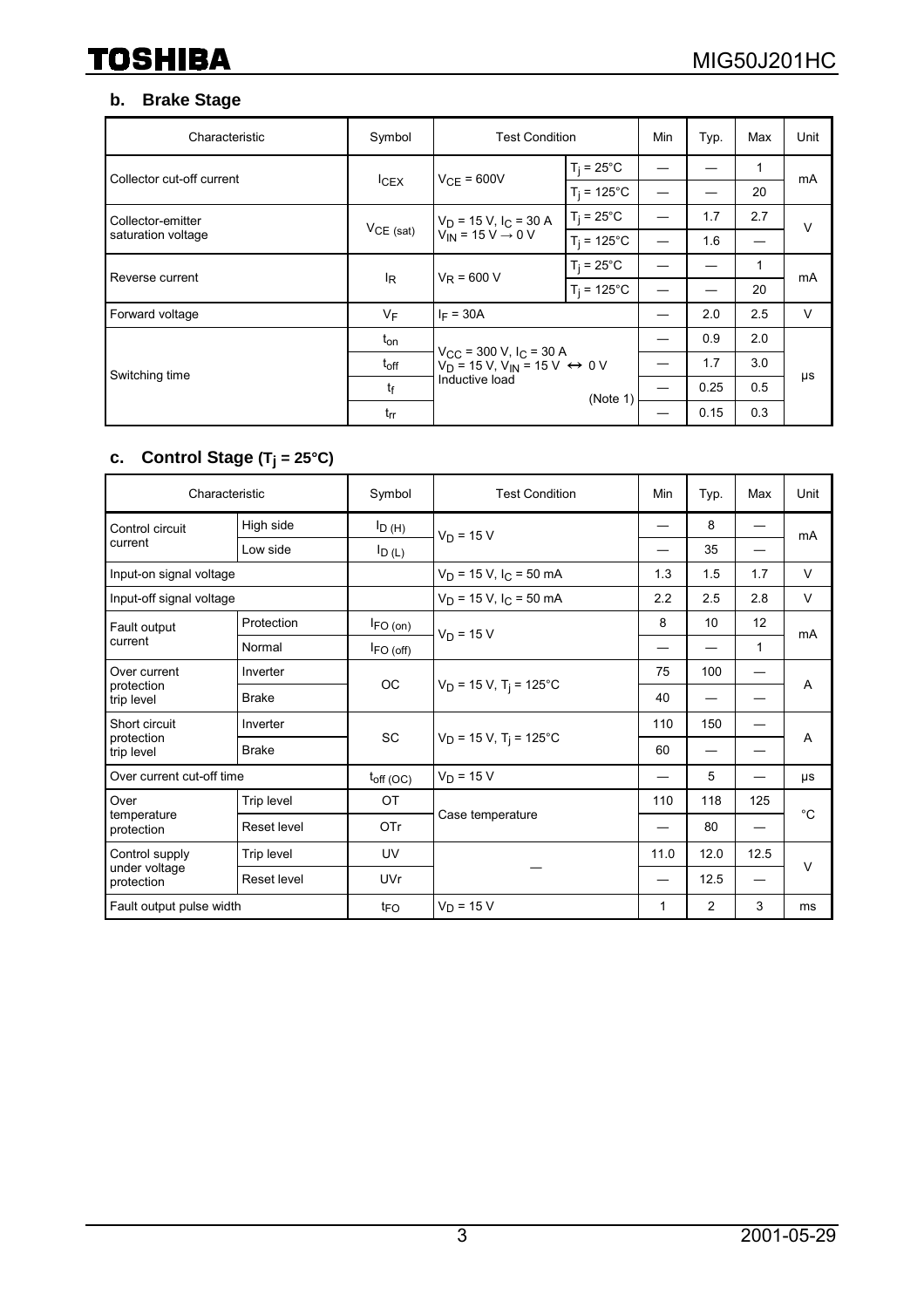#### d. Thermal Resistance  $(T_j = 25^{\circ}C)$

| Characteristic                         | Symbol         | <b>Test Condition</b>  | Min | Typ. | Max   | Unit            |
|----------------------------------------|----------------|------------------------|-----|------|-------|-----------------|
| Junction to case thermal<br>resistance | $R_{th (j-c)}$ | Inverter IGBT stage    |     |      | 0.833 | °C/W            |
|                                        |                | Inverter FRD stage     |     |      | 2.000 |                 |
|                                        |                | Brake IGBT stage       |     |      | 1.562 |                 |
|                                        |                | <b>Brake FRD stage</b> |     |      | 2.000 |                 |
| Case to fin thermal resistance         | $R_{th}$ (c-f) | Compound is applied    |     | 0.05 |       | $\degree$ C / W |

Note 1: Switching time test circuit & timing chart

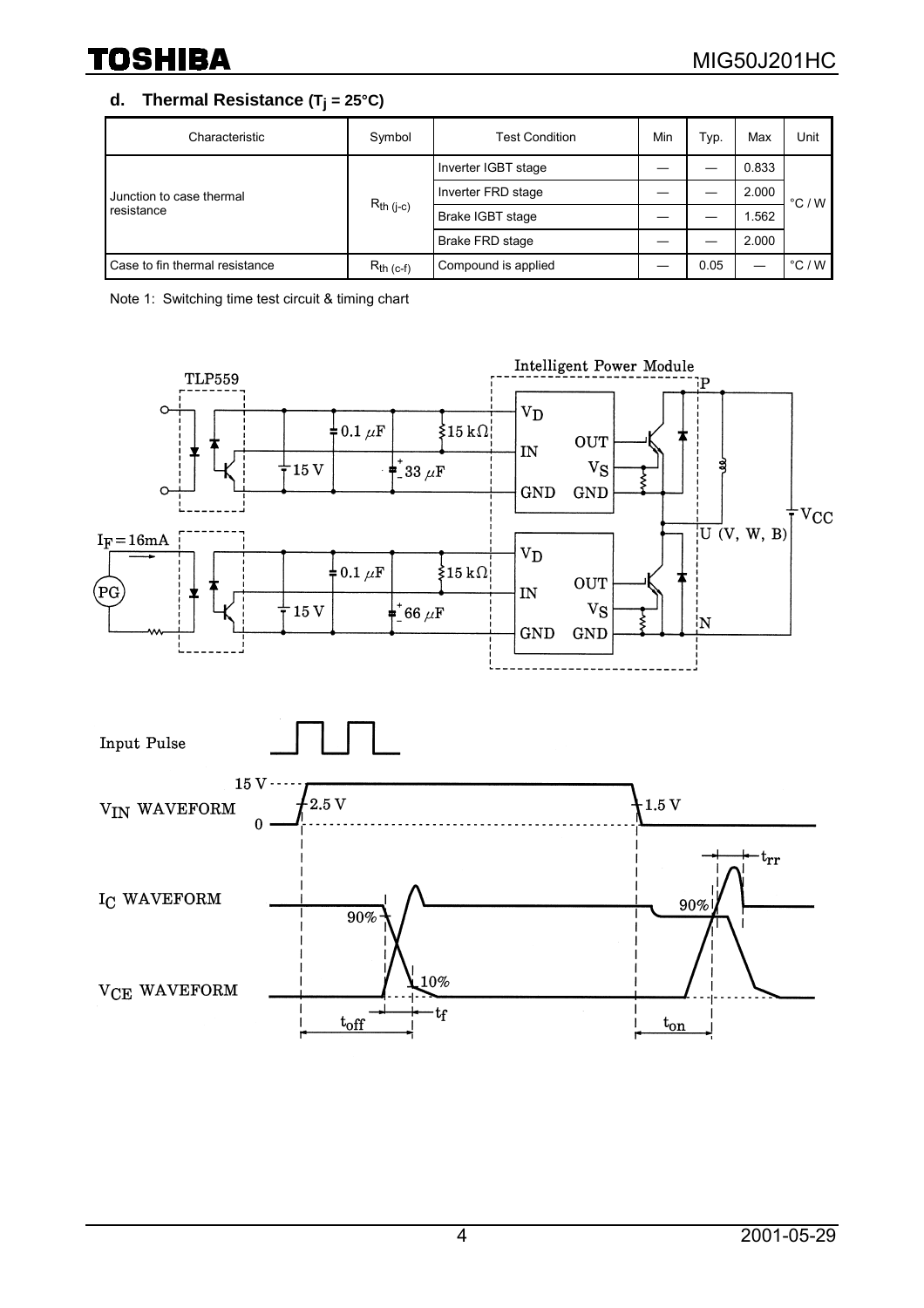### **Package Dimensions: TOSHIBA 2-110A1A**

Unit: mm



GND IN VD GND IN VD GND IN IN IN IN FO<br>
(U) (V) (W) (W) (B) (X) (Y) (Z)<br>
1.2.3.4.5.6.7.8.9.10.11.12.13.14.15.16,